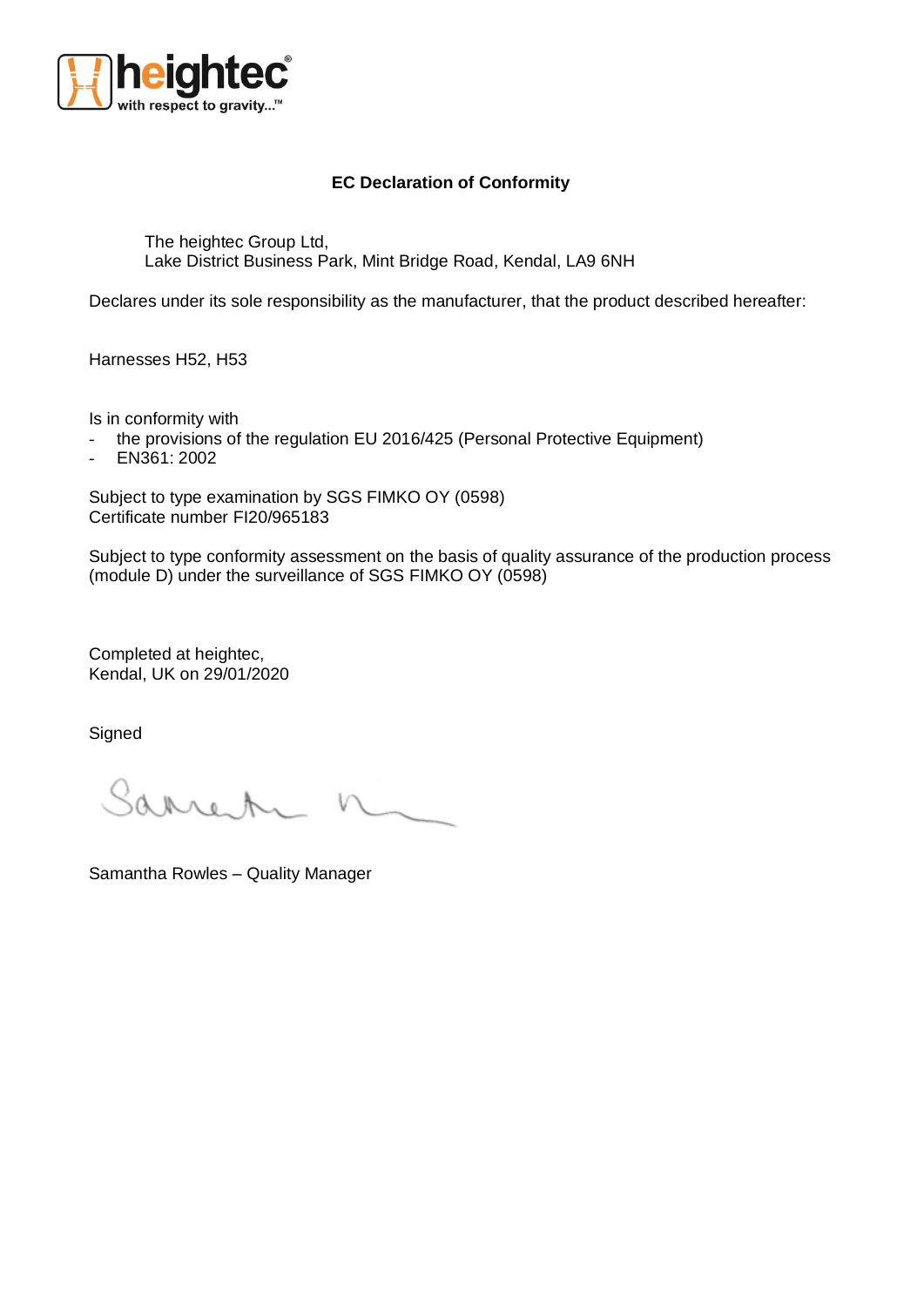

## **EU-Konformitätserklärung**

The heightec Group Ltd, Lake District Business Park, Mint Bridge Road, Kendal, LA9 6NH

Erklärt in alleiniger Verantwortung als Hersteller, dass folgendes Produkt:

H52, H53

Folgende Vorschriften erfüllt

- Verordnung EU 2016/425 (persönliche Schutzausrüstungen)

Angewandte Normen

- EN361: 2002

EU Baumusterprüfung durch benannte Stelle SGS FIMKO OY (0598) EU-Baumusterprüfbescheinigung FI20/965183

Das Produkt unterliegt dem Konformitätsbewertungsverfahren auf der Grundlage einer Qualitätssicherung bezogen auf den Produktionsprozess (Modul D) unter Aufsicht der benannten Stelle SGS FIMKO OY (0598)

Ausgestellt durch heightec, Kendal, UK 29/01/2020

Unterschrift

Samantha Rowles – Qualitätsmanager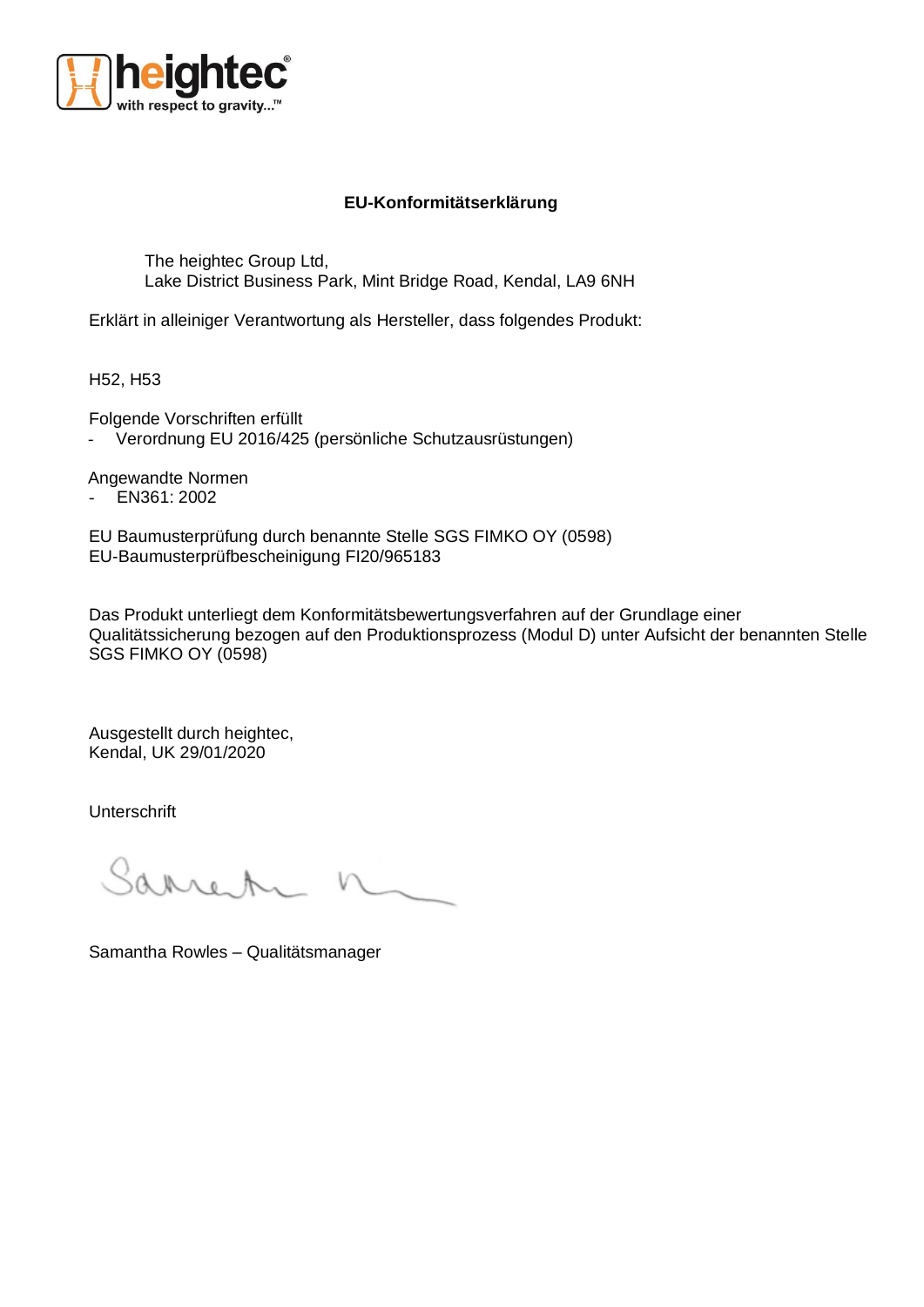

## **Declaração de Conformidade CE**

The heightec Group Ltd, Lake District Business Park, Mint Bridge Road, Kendal, LA9 6NH

Declara sob responsabilidade própria como fabricante, que o produto descrito de seguida:

H52, H53

Está em conformidade com

- as disposições do regulamento EU 2016/425 (Equipamentos de Proteção Individual)
- EN361: 2002

Sujeito a examinação por SGS FIMKO OY (0598) Número de Certificação FI20/965183

Sujeito a avaliação de conformidade no âmbito do controlo de qualidade do processo produtivo (módulo D), sob a vigilância do SGS FIMKO OY (0598)

Completado na heightec, Kendal, UK 29/01/2020

Assinado

Sarro

Samantha Rowles – Gerente de qualidade